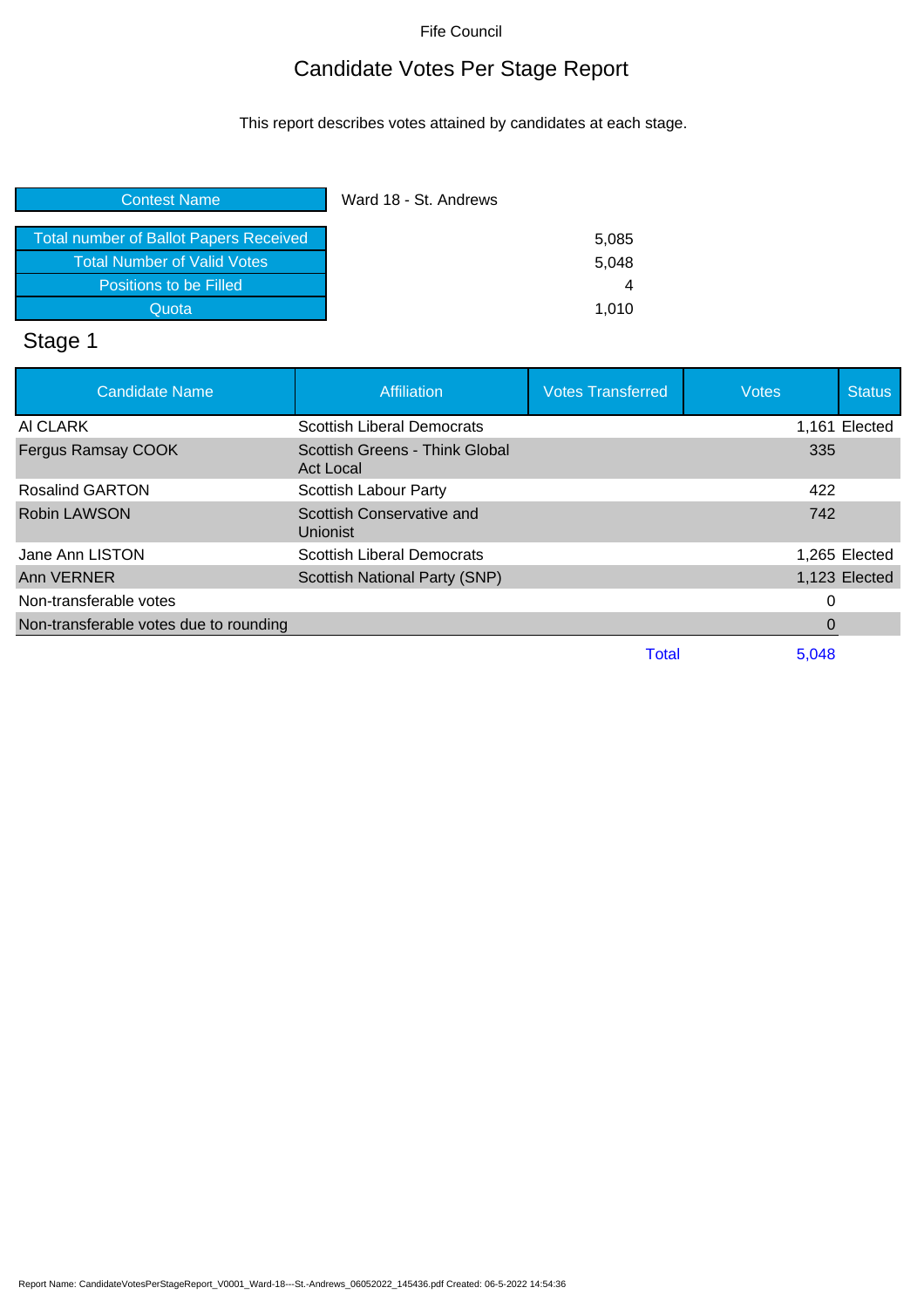## Candidate Votes Per Stage Report

This report describes votes attained by candidates at each stage.

## Stage 2

## Surplus of Jane Ann LISTON 255.00000

| <b>Candidate Name</b>                  | <b>Affiliation</b>                                 | <b>Votes Transferred</b> | <b>Votes</b> | <b>Status</b> |
|----------------------------------------|----------------------------------------------------|--------------------------|--------------|---------------|
| AI CLARK                               | <b>Scottish Liberal Democrats</b>                  | 0.00000                  | 1,161.00000  |               |
| Fergus Ramsay COOK                     | Scottish Greens - Think Global<br><b>Act Local</b> | 50.79816                 | 385.79816    |               |
| Rosalind GARTON                        | Scottish Labour Party                              | 71.35932                 | 493.35932    |               |
| Robin LAWSON                           | Scottish Conservative and<br><b>Unionist</b>       | 58.86136                 | 800.86136    |               |
| Jane Ann LISTON                        | Scottish Liberal Democrats                         | $-255.00000$             | 1,010.00000  |               |
| Ann VERNER                             | <b>Scottish National Party (SNP)</b>               | 0.00000                  | 1,123.00000  |               |
| Non-transferable votes                 |                                                    | 73.97986                 | 73.97986     |               |
| Non-transferable votes due to rounding |                                                    | 0.00130                  | 0.00130      |               |
|                                        |                                                    | <b>Total</b>             | 5,048.00000  |               |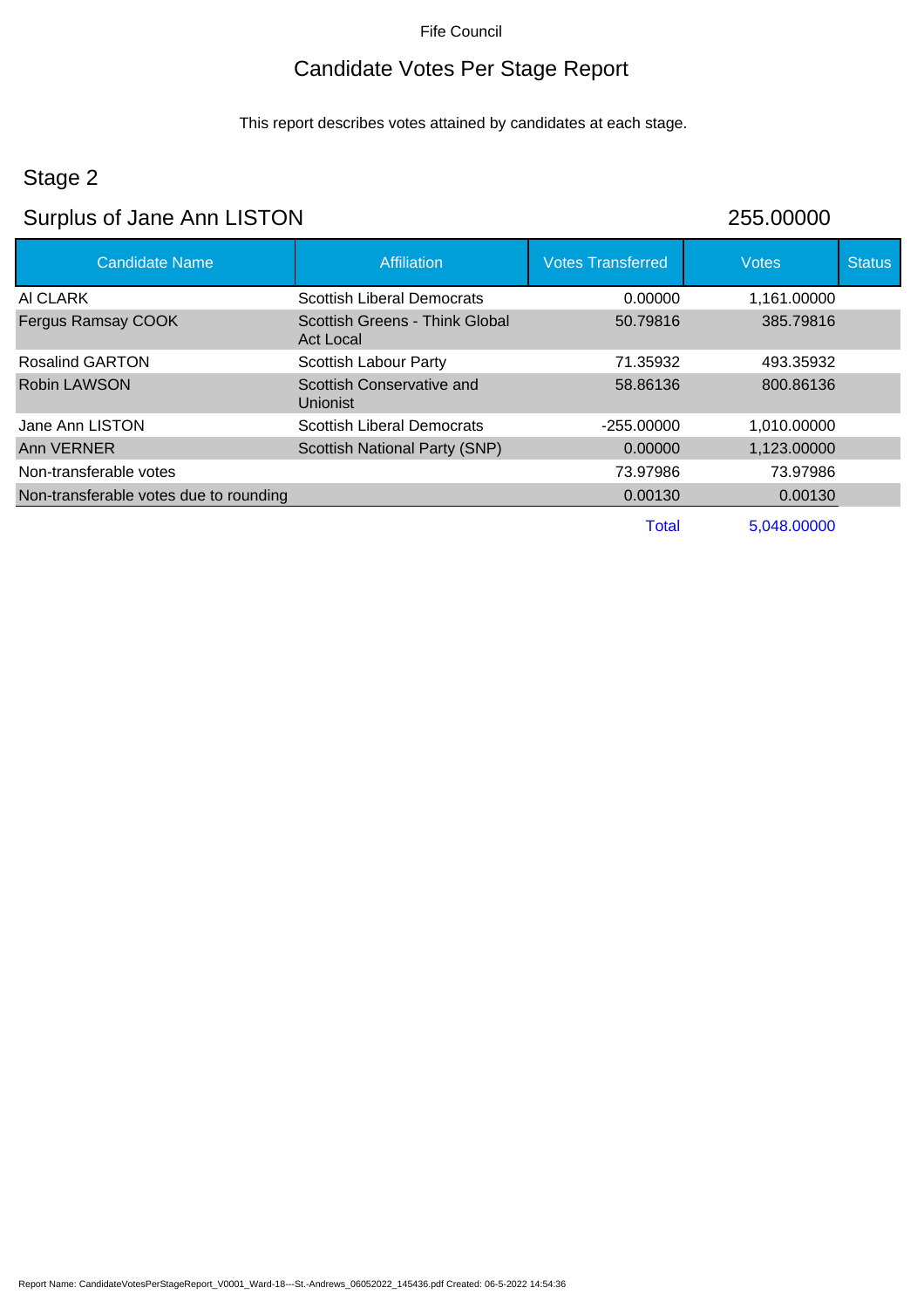## Candidate Votes Per Stage Report

This report describes votes attained by candidates at each stage.

## Stage 3

## Surplus of Al CLARK 151.00000

| <b>Candidate Name</b>                  | <b>Affiliation</b>                          | <b>Votes Transferred</b> | <b>Votes</b> | <b>Status</b> |
|----------------------------------------|---------------------------------------------|--------------------------|--------------|---------------|
| AI CLARK                               | <b>Scottish Liberal Democrats</b>           | $-151.00000$             | 1,010.00000  |               |
| <b>Fergus Ramsay COOK</b>              | Scottish Greens - Think Global<br>Act Local | 22.24026                 | 408.03842    |               |
| <b>Rosalind GARTON</b>                 | Scottish Labour Party                       | 42.39956                 | 535.75888    |               |
| Robin LAWSON                           | Scottish Conservative and<br>Unionist       | 40.70878                 | 841.57014    |               |
| Jane Ann LISTON                        | <b>Scottish Liberal Democrats</b>           | 0.00000                  | 1,010.00000  |               |
| Ann VERNER                             | Scottish National Party (SNP)               | 0.00000                  | 1,123.00000  |               |
| Non-transferable votes                 |                                             | 45.65106                 | 119.63222    |               |
| Non-transferable votes due to rounding |                                             | 0.00034                  | 0.00034      |               |
|                                        |                                             | <b>Total</b>             | 5,048.00000  |               |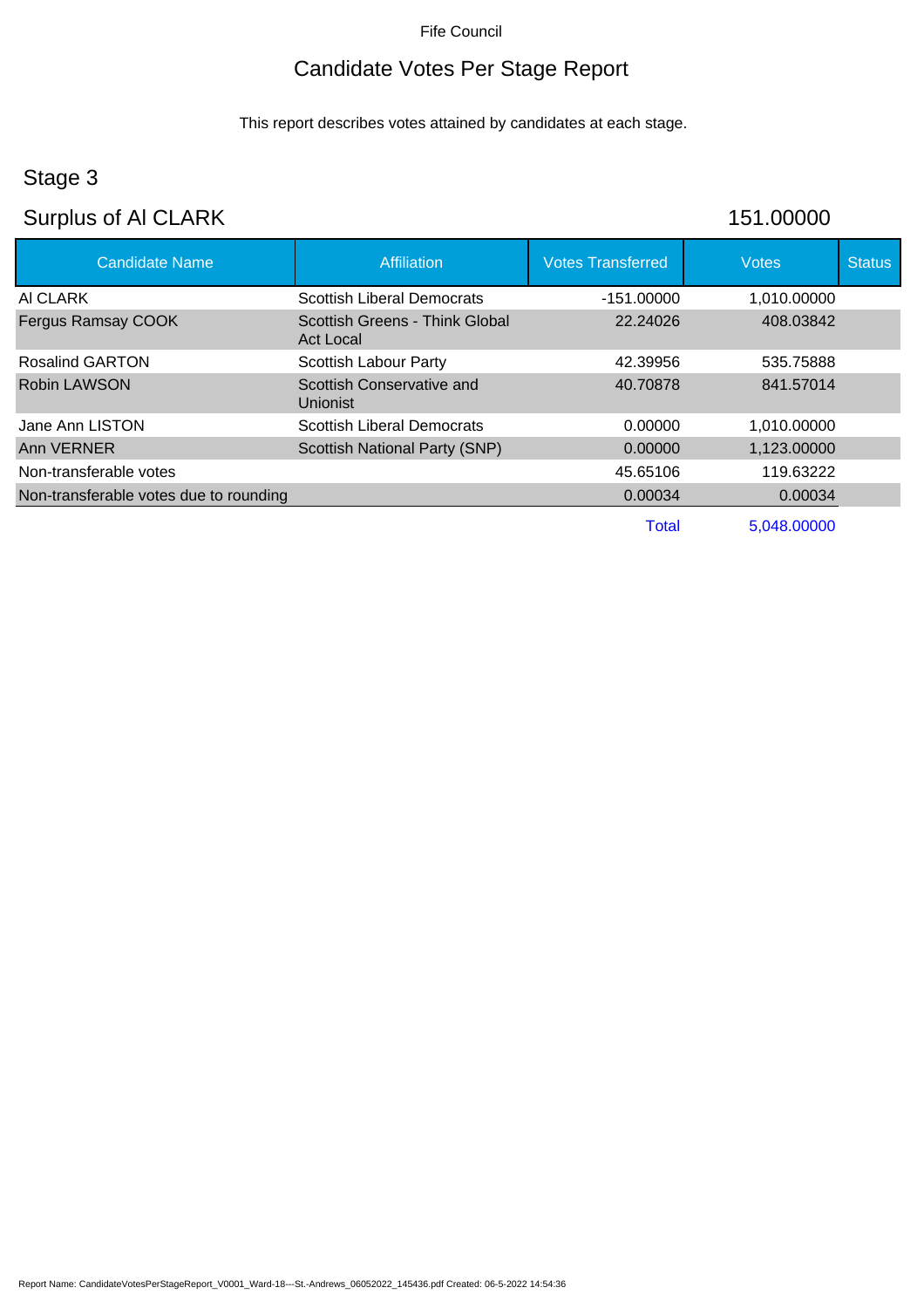## Candidate Votes Per Stage Report

This report describes votes attained by candidates at each stage.

## Stage 4

# Surplus of Ann VERNER 113.00000

| <b>Candidate Name</b>                  | <b>Affiliation</b>                          | <b>Votes Transferred</b> | <b>Votes</b> | <b>Status</b> |
|----------------------------------------|---------------------------------------------|--------------------------|--------------|---------------|
| AI CLARK                               | <b>Scottish Liberal Democrats</b>           | 0.00000                  | 1,010.00000  |               |
| Fergus Ramsay COOK                     | Scottish Greens - Think Global<br>Act Local | 60.37200                 | 468.41042    |               |
| <b>Rosalind GARTON</b>                 | <b>Scottish Labour Party</b>                | 18.51408                 | 554.27296    |               |
| Robin LAWSON                           | Scottish Conservative and<br>Unionist       | 2.81736                  | 844.38750    |               |
| Jane Ann LISTON                        | <b>Scottish Liberal Democrats</b>           | 0.00000                  | 1,010.00000  |               |
| Ann VERNER                             | <b>Scottish National Party (SNP)</b>        | $-113,00000$             | 1,010.00000  |               |
| Non-transferable votes                 |                                             | 31.29282                 | 150.92538    |               |
| Non-transferable votes due to rounding |                                             | 0.00374                  | 0.00374      |               |
|                                        |                                             | Total                    | 5,048.00000  |               |

Report Name: CandidateVotesPerStageReport\_V0001\_Ward-18---St.-Andrews\_06052022\_145436.pdf Created: 06-5-2022 14:54:36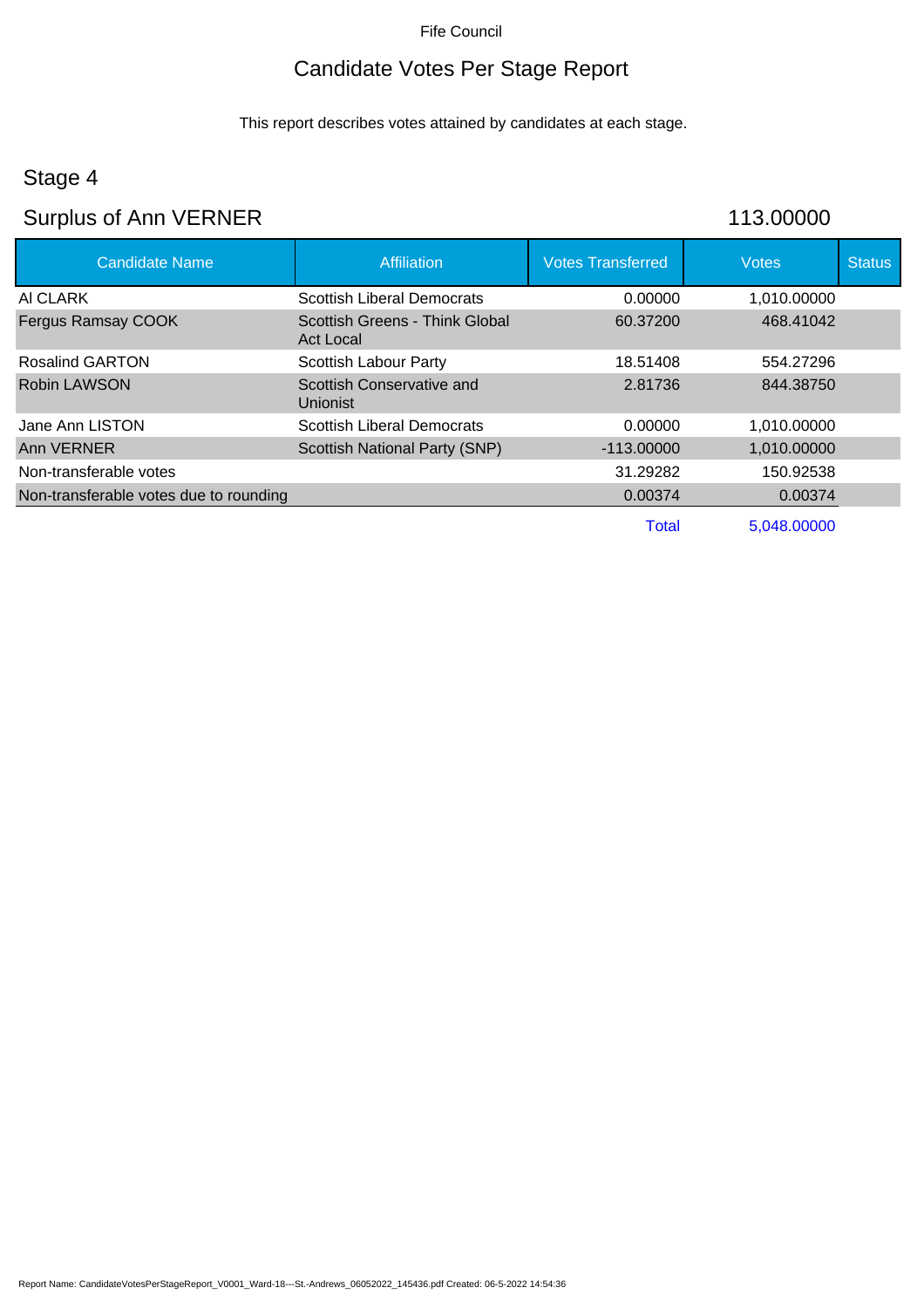#### Candidate Votes Per Stage Report

This report describes votes attained by candidates at each stage.

#### Stage 5

## Exclusion of Fergus Ramsay COOK 468.41042

| <b>Candidate Name</b>                  | <b>Affiliation</b>                                 | <b>Votes Transferred</b> | <b>Votes</b> | <b>Status</b> |
|----------------------------------------|----------------------------------------------------|--------------------------|--------------|---------------|
| AI CLARK                               | <b>Scottish Liberal Democrats</b>                  | 0.00000                  | 1,010.00000  |               |
| <b>Fergus Ramsay COOK</b>              | Scottish Greens - Think Global<br><b>Act Local</b> | -468.41042               | 0.00000      |               |
| Rosalind GARTON                        | <b>Scottish Labour Party</b>                       | 287.97660                | 842.24956    |               |
| Robin LAWSON                           | Scottish Conservative and<br>Unionist              | 16.54212                 | 860,92962    |               |
| Jane Ann LISTON                        | <b>Scottish Liberal Democrats</b>                  | 0.00000                  | 1,010.00000  |               |
| Ann VERNER                             | Scottish National Party (SNP)                      | 0.00000                  | 1,010.00000  |               |
| Non-transferable votes                 |                                                    | 163.89170                | 314.82082    |               |
| Non-transferable votes due to rounding |                                                    | 0.00000                  | 0.00000      |               |
|                                        |                                                    | <b>Total</b>             | 5,048.00000  |               |

Report Name: CandidateVotesPerStageReport\_V0001\_Ward-18---St.-Andrews\_06052022\_145436.pdf Created: 06-5-2022 14:54:36